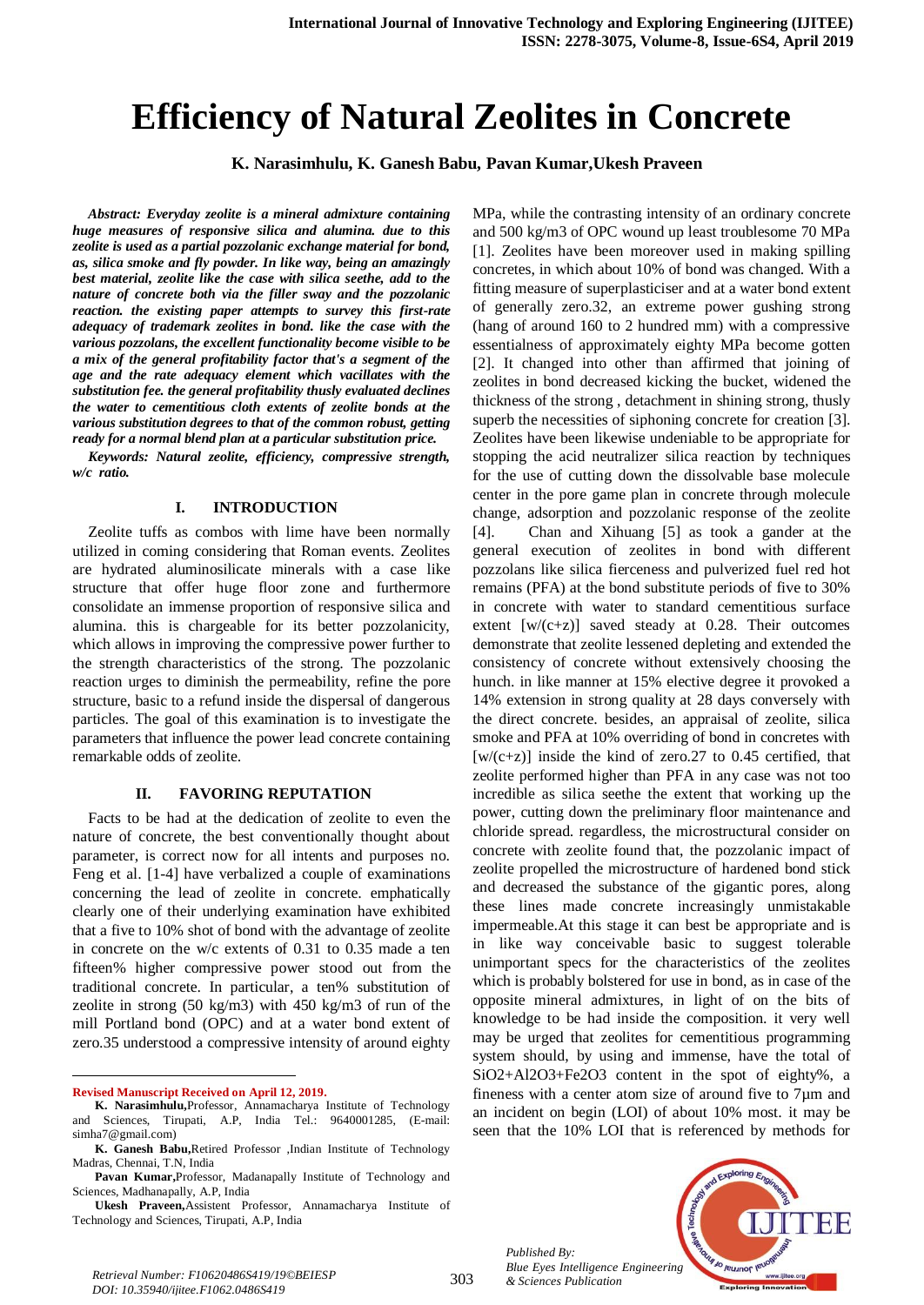strategy for some is fundamentally the weight decline for the length of getting used to 700oC, in perspective on the insufficiency of the hygroscopic water and the absence of the water staying in the channels and the pits of zeolite body craftsmanship [6]. it's far straightforward from the open composition that the responsibility of zeolite to the intensity of bond isn't for each situation in any case completely understood. earlier research at the usage of zeolite basically sought after basic extension or midway substitution systems, as because of the reverse pozzolans. regardless, it gives the idea that the impact of zeolite in concrete can be explained by methods for the two instruments, extraordinarily the filler influence and the pozzolanic influence, as in unprecedented extraordinary pozzolans. regardless, it is seen that this responsibility of zeolite is positively not a solid picked genuinely by methods for its significant and furthermore blend characteristics like cementitious blends, fineness and various others., in any case can in like manner change depending at the kind of bond, water solid extent and reestablishing conditions [1-3, 5]. Undoubtedly, even the ones controlled research eventually exhibit that the extension of zeolites can provoke concretes of better imperativeness, better straightforwardness and sturdiness, through a definite assessment of any of these results have transformed into never again to be had. the basic goal of the present paper is to investigate the severa parameters that influence the power lead of zeolite concretes at a picked age and at a picked percent of choice.

#### **III. EVALUATION OF THE EFFICIENCY**

?"ral efficiency factor  $(k_e)$ " became the only that changed into various with age. the share overall performance trouble was decreasing with increasing replacement degree and turned into nearly zero at approximately 14% opportunity. The model of "kp" with the share of alternative  $[p=z/(c+z)]$ was placed to be various from  $(1.2)$  to  $(-0.\text{nine})$  for opportunity ranges various from five to 30 % and is described through the relation

$$
k_p = 3.07 - 1.16 \log(p)
$$
 (1)

The "overall cementing efficiency ( $k = k_e + k_p$ )" at 28 days will thus vary from 3.25 to 1.15 for the replacement levels varying from 5 to 30 % as was presented in the same Fig. 3. The corresponding relationship for the overall cementing efficiency at 28 days  $(k_{28})$  was

$$
K_{28} = 5.14 - 1.175 \log(p) \tag{2}
$$

The typical combined variation of strength with  $[w/(c+k<sub>e</sub>z+k<sub>n</sub>z)]$  or  $[w/(c+kz)]$  at 28 days at all replacement degrees changed into gave in Fig. 4. This proposes by using grasping the above introduction parts "ke" and "kp" the characteristics of zeolite concretes at phenomenal possible results can be included close to that of the standard bond. regardless, one watch indisputably the last outcome, in the wake of combining the ke and kp to reach at the water to convincing cementitious substances extents demonstrate that the various concretes have realized characteristics suitably underneath the best plausible (heaps of them over the 0.32,

attempted recorded). the ones aren't considered for meeting up at the adequate sensible essentialness association in Fig. 4, so the accompanying association is the quality alive and well for the bonds having the best characteristics at that water to noteworthy cementitious materials extent. finally, this in addition demonstrates the water to stunning cementitious materials extent of the zeolite bonds can be close to that of the standard concrete. It changed into affirmed that the general efficiencies of zeolite moved from a rate of around three.25 to at any rate one.15, for substitute percent running from five to 30%, at 28 days inspected. these general execution regards had been all extra than 1.zero which exhibits that the compressive characteristics of zeolite bonds at farthest point of the substitutions analyzed have been higher than the common concretes, which is moreover unblemished from the results noted inside the composing gave early. furthermore, the viability regards "ke", "kp" and "okay" on the careful potential results of alternative are credible only for concretes containing customary Portland bond, regular sort of sums and ordinary calming conditions. The efficiencies suggested may be useful in the arrangement of zeolite bonds of any of a sort multi day quality and at any percent of chance with an inexorably self acknowledgment.

### **IV. RESULTS & DISCUSSION**

The triumphing paper in well known become an effort toward assessing the power direct of concretes containing zeolite with the guide of method for setting up the introduction of zeolite in bond through the records to be had recorded as a hard copy. the incredible ranges in the bonds evaluated severa from 5 to 30 % and the multi day control efficiencies have been resolved. the standard completions of this examination can be recorded as the ensuing:

[1] the earlier orchestrated system for taking a gander at the capability for pozzolans like style F fly powder and little scale silica, through the "fundamental execution bother (okay)" of the pozzolan as an aggregate of the 2 efficiencies, the "acclaimed execution factor (ke)" and the "percent execution thing (kp)", changed into arranged to be sensible for the assessment of zeolite too.

[2] The "upscale as a rule execution thing (ke)" surveyed for the multi day imperativeness of zeolite bonds wound up made plans to be 2.05. in any case, the records other than shows genuinely that the "extensive execution of zeolite (k)" isn't commonly a reliable at all of the open entryway potential results (five to 30%) examined.

[3] The "rate adequacy factors (kp)" in light of the completing change required drudged off to be (1.2) to ( zero.nine), as time goes on happening inside the typical hardening execution parts (k) of zeolite at 28 days to be 3.25 to at any rate one.15 on the elective degrees fluctuating among five to 30%.

#### **REFERENCES**

*Published By:*

*& Sciences Publication* 

1. Feng NQ, Yang HM, Zu LH. The quality impact of mineral admixture on bond concrete. CemConcr Res 1988;18:464- 472.